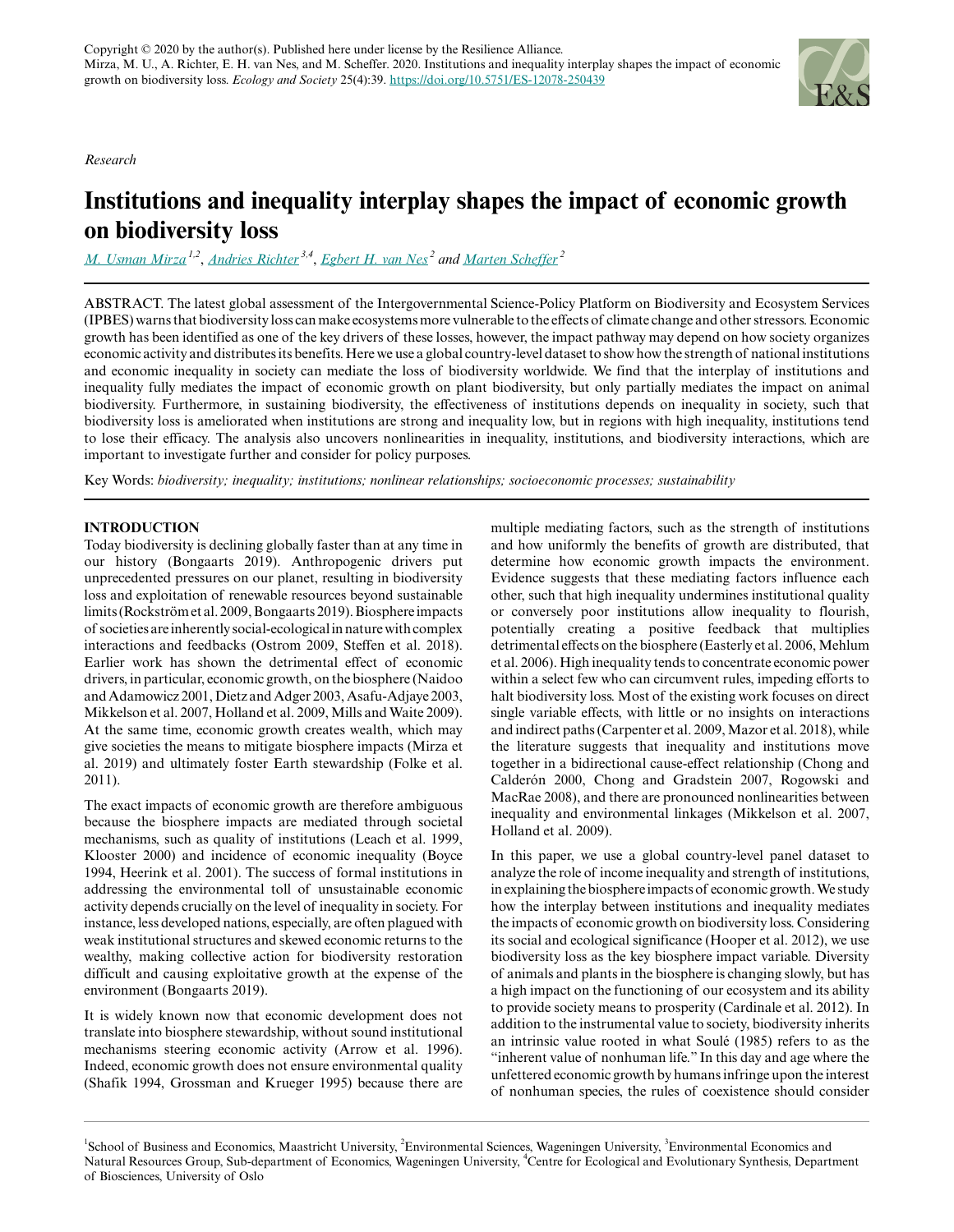both the utilitarian and intrinsic value as foundational axioms of biodiversity conservation (Vucetich et al. 2015). For tractability demands and empirical nature of our analysis, we limit our focus to consider drivers of biodiversity loss that are multivariate and nonlinear in nature, with both direct and indirect pathways from human economic activity and our social structures. For the interested reader, we refer to the following related recent literature concerning economic growth and the intrinsic nature of biodiversity (Dasgupta et al. 2013, Apostolopoulou and Adams 2017, Brum et al. 2017, Crist et al. 2017, Washington and Maloney 2020).

We start with a conceptual model (Fig. 1), hypothesizing key relationships. Economic growth spurs output (GDP per capita), which can have both direct and indirect effects based on the impact pathway. Although economic growth may affect biodiversity directly, there are also indirect effects mediated through air pollution and resource use that can build strain on a much slower variable like biodiversity. In parallel, there can be more indirect routes via the evolution of societal variables like income inequality and the strength of institutions, which affects pollution and resource use, in turn affecting biodiversity. We use a combination of generalized additive (GAM) and structural equations models (SEM) to investigate these and other impact pathways systematically. Within the SEM framework, additional covariates and generalized method of moments (GMM; Blundell and Bond 1998) estimators are used to control for confounding variables and reverse causation.

**Fig. 1**. Direct and indirect effect pathways from economic growth to biodiversity loss. A conceptual model illustrating the structural relationship.



## **METHODS**

#### **Data**

The dataset used in the analysis is built from multiple sources including the IUCN's Red List of Threatened Species, World Bank's Development Indicators, The Standardized World Income Inequality Database, World Bank's Governance Indicators, and University of East Anglia' Climatic Research Unit (UEA CRU). Capturing biodiversity loss is not straight forward. Only a fraction of all species have been taxonomically classified and there are large variations in species richness across countries that are determined

by local country-specific habitat and environment. Thus is it important that we define biodiversity loss taking into account species richness and include observable country-specific fixed effects in this analysis. A description of all variables is given in Table 1. Variables in the panel data set include available observations in the time range 2010–2015 and from a cross-section of at least 58 countries globally. Biodiversity loss of animals and plants constitute key outcome variables and are log-transformed to standardize and aid comparison.

Income inequality and institutional strength are core mediating and explanatory variables of interest. Income inequality is quantified by the widely used standardized index of Gini coefficients (Gini 1912). No similar widely accepted estimate exists for institutional strength. To construct a standardized indicator we use principal component analysis (PCA) on six national-level World Bank's governance indicators that reflect the strength of institutions. Although highly correlated, these indicators all measure different dimensions such as voice and accountability, political stability and absence of violence, government effectiveness, regulatory quality, rule of law, and control of corruption. We standardized these six dimensions into a single measure of institutional strength by using their first principal component. PCA is an unsupervised dimension reduction technique, which parses data into orthogonal components thus capturing most of the variation in the first component(s), with further components explaining the decrease in the percentage of variance (Fig. 2). The first component, which we term as institutional strength, captures 84.7% of the variance over the country's regulatory quality, control of corruption, governance effectiveness, and rule of law.

**Fig. 2**. Principal component analysis (a) and correlation plot (b) for institutional quality variables.

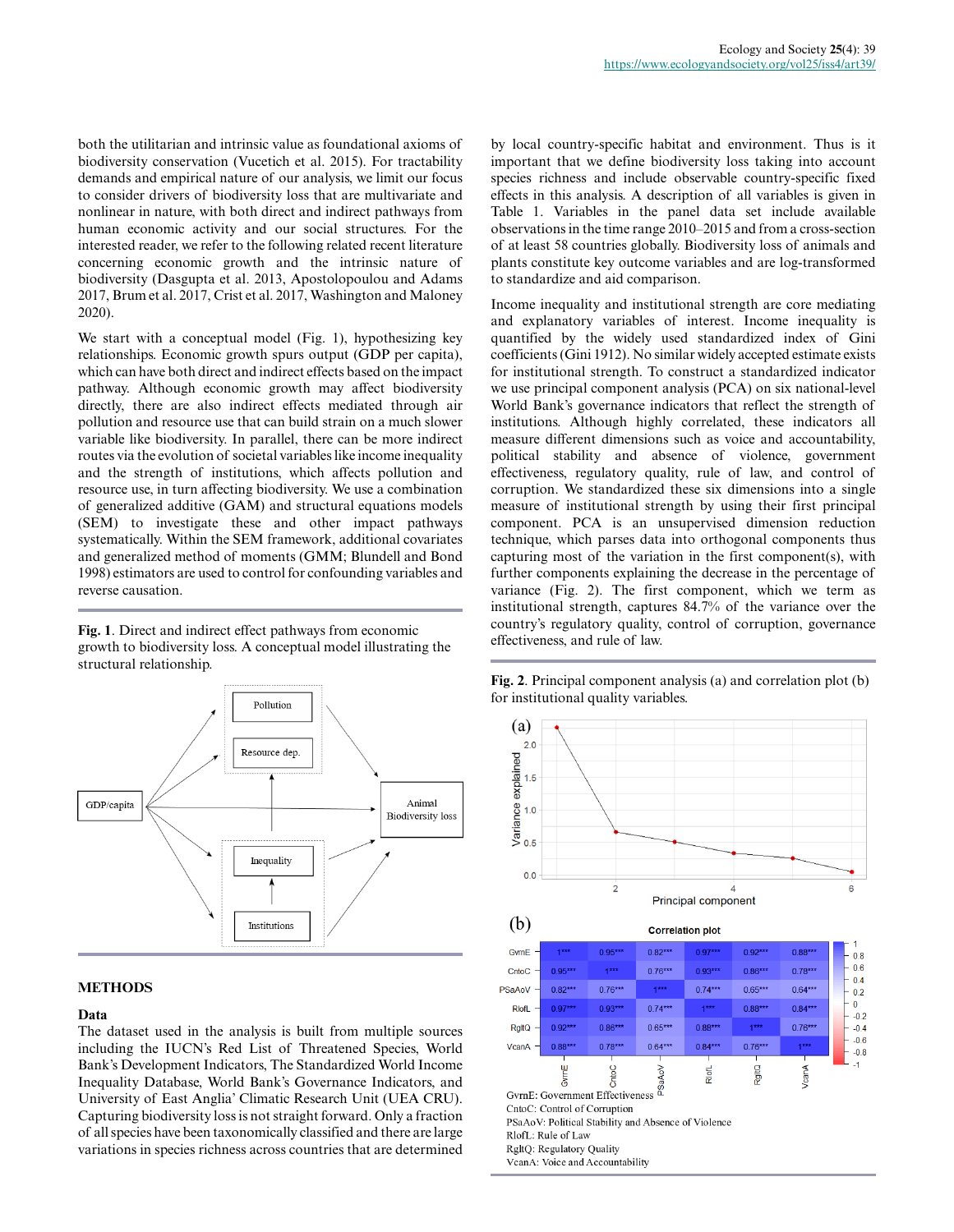#### **Table 1**. Data set description of variables.

| Variables                   | Units                                                                           | Description                                                                                                                                                                                                                             | Source                                              |
|-----------------------------|---------------------------------------------------------------------------------|-----------------------------------------------------------------------------------------------------------------------------------------------------------------------------------------------------------------------------------------|-----------------------------------------------------|
| Inequality                  | Unit-less                                                                       | Gini coefficient                                                                                                                                                                                                                        | Standardized World<br>Income Inequality<br>Database |
| Institutions                | Unit-less                                                                       | World governance indicators                                                                                                                                                                                                             | World Bank's<br>Governance Indicators               |
| Economic growth             | Rate                                                                            | GDP per capita growth (annual $\%$ )                                                                                                                                                                                                    | World Bank's<br>Development Indicators              |
| Animal biodiversity<br>loss | Ratio                                                                           | Ratio of threatened species to total number of species identified.                                                                                                                                                                      | <b>IUCN's Red List</b>                              |
| Plant biodiversity<br>loss  | Ratio                                                                           | Ratio of threatened species to total number of species identified.                                                                                                                                                                      | <b>IUCN's Red List</b>                              |
| Temperature                 | Celsius                                                                         | Mean temperature for the country.                                                                                                                                                                                                       | Climatic Research Unit.<br><b>UEA</b>               |
| Precipitation               | Volume (Millimetre)                                                             | Total precipitation for the country.                                                                                                                                                                                                    | Climatic Research Unit,<br><b>UEA</b>               |
| Surface area                | Area (kilometer <sup>2</sup> )                                                  | Surface area is a country's total area, including areas under inland bodies<br>of water and some coastal waterways.                                                                                                                     | World Bank's<br>Development Indicators              |
| Population                  | Count (sum)                                                                     | Total population counting all residents regardless of legal status or<br>citizenship.                                                                                                                                                   | World Bank's<br>Development Indicators              |
| Pollution                   | PM2.5 air pollution, mean<br>annual exposure<br>(micrograms per cubic<br>meter) | Population-weighted exposure to ambient PM2.5 pollution is defined as<br>the average level of exposure of a nation's population to concentrations of<br>suspended particles measuring less than 2.5 microns in aerodynamic<br>diameter. | World Bank's<br>Development Indicators              |
| Resource depletion          | Natural resources depletion                                                     | Natural resource depletion is the sum of net forest depletion, energy<br>depletion, and mineral depletion.                                                                                                                              | World Bank's<br>Development Indicators              |

In addition to the mediating effects via inequality and institutions, economic growth also has more direct impacts on biodiversity that need to be considered. These include processes like pollution, population growth, and resource exploitation that undermine conservation efforts and can trigger habitat loss (Asafu-Adjaye 2003, Dietz and Adger 2003). Here we use air pollution and natural resource depletion as two available proxies to capture direct impacts of economic growth. Furthermore, as noted earlier, there is also a need to control for country-specific factors that influence local habitat. Thus, a number of available covariates are used to control for other observable factors that may affect biodiversity loss. These include temperature, precipitation, country surface area, country population, and income.

#### **Model**

With the data set up, the analysis proceeds in two steps. First, we explore suspected nonlinearities in the institutions-inequality space using a GAM. GAM is a generalization of the multiple linear regression model, where linear terms are replaced by nonparametric function(s) of the predictor, to allow for complex nonlinear relationships to be estimated and thereby achieving the best possible prediction of the outcome variable (Wood 2017). Separate models were fitted for biodiversity loss (plants), and biodiversity loss (animals) as response variables. The general GAM structure used is as follows:

$$
B_{ii} = \beta_0 + f_1(Q_{ii}, S_{ii}) * Y + f_n(X) + \varepsilon_{ii}
$$
 (1)

$$
f_n(X) = f_2(I_{ij}) + f_4(O_{ij}) + f_5(U_{ij}) + f_7(T_{ij}) + f_8(P_{ij}) + f_9(D_{ij}) + f_{10}(A_i) + Y
$$
  

$$
\varepsilon_{ij} \sim N(0, \sigma^2)
$$

Subscript *ij* refers to observations of country *i* in year *j*. Here *B* is the chosen log biodiversity loss (animals or plants) response variable and *Q* and *S* are key explanatory variables of interest denoting inequality and institutional quality respectively. *I* is log income, *O* is log population, *U* is log pollution, *T* is temperature, *P* is log precipitation, *D* is log natural resource depletion, *A* is log country surface area, and *Y* is years. *f*(*Q, S*) is a smoothing function using tensor product smooths. Tensor product smooths are used for smooth interaction of two or more variables especially when they are measured in different units. The basic idea is to start with "smooths" in one variable with any basis functions and then construct products by varying in the other dimension to get Equation 2 (Wood 2006): 12.5 pollution is defined as<br>
Development Indicator<br>
pulation to concentrations of Development Indicator<br>
incrons in aerodynamic<br>
correst depletion, energy<br>
World Bank's<br>
Development Indicator<br>
forst depletion, energy<br>
Wo 12.5 pollution is defined as<br>
World Bank's<br>
would Bank's<br>
would Bank's<br>
pollution to concentrations of<br>
Development Indicator<br>
icrons in aerodynamic<br>
Corset depletion, energy<br>
World Bank's<br>
Development Indicator<br>
forst de

$$
f_{I}(Q, S) = \sum_{l=1}^{L} \sum_{m=1}^{M} \alpha_{lm} b_{l}(Q) c_{m}(S)
$$
 (2)

*S*) (2)<br> *s* f freedom of *b\_i* and<br>
the vector of unknow<br>
we the following stand<br>
(3)<br>
estricted to 3 to lifericative, we now movationships in the ear<br> *A* structural equative statistically test spectral equationships in *L* and *M* are the dimensions or degrees of freedom of *b\_i* and *c\_i*, the smoothing basis functions. *a\_ij* is the vector of unknown regression coefficients. For the rest we have the following standard smoothing structure (Eqn 3): *(2)*<br>of freedom of *b\_i* and<br>the vector of unknowe the following stand<br>(3)<br>estricted to 3 to liferance in the calculationships in the ear<br>*A* structural equationships in the calculationships in the calculations.

$$
f_n(X) = \sum_{k=1}^{K} \beta_{kn} d_{kn}(X)
$$
 (3)

Basis dimensions (*L, M, K*) are restricted to 3 to limit oversmoothing.

model (SEM) framework is used to statistically test specific<br> *Framework* is used to statistically test specific<br>  $\frac{d}{dt}$   $\frac{d}{dt}$  ( $\frac{d}{dt}$ )  $\frac{d}{dt}$  and  $\frac{d}{dt}$  $\ddot{\phantom{0}}$ *A i allework is* used to statistically test specific Second, having predicted the general structure, we now move to structurally estimate the individual relationships in the earlier introduced conceptual model (Fig. 1). A structural equation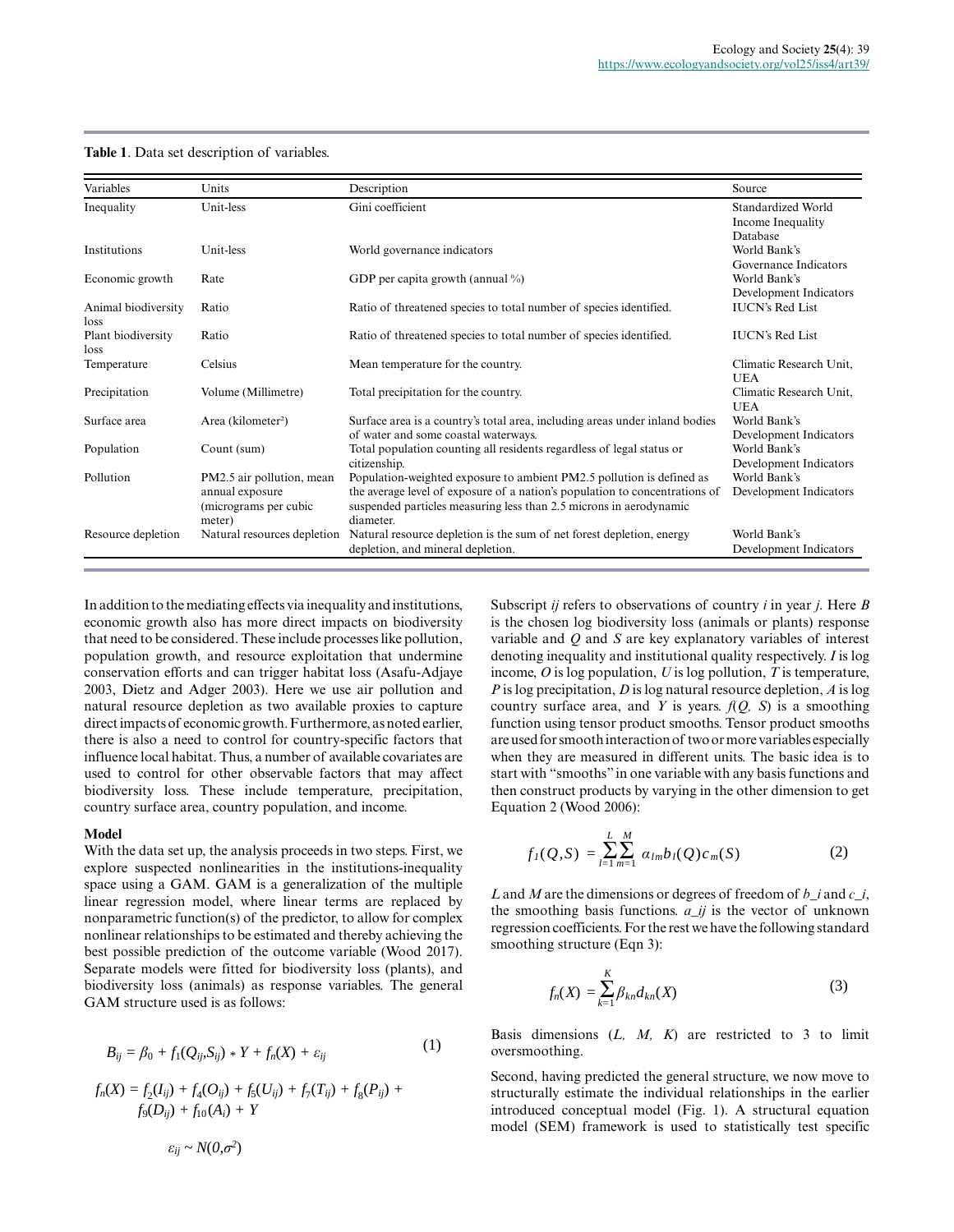interactions. SEM is multiple simultaneously estimated regression *f n n n n <i>n n n n n <i>n <i>n <i>n <i>n <i>n <i>n <i>n <i>n <i>n <i>n <i>n <i>n <i>n <i>a <i>a <i><i>a <i>a <i><i>a <i>a <i><i>a* can appear as an explanatory variable in another equation (Grace 2006). Global or simultaneous estimation of SEMs assumes a pumber of restriction on the underlying date structure such as 2006). Global or simultaneous estimation of SEMs assumes a<br>number of restriction on the underlying data structure such as<br>linearity, normality, and one-way effects. A more powerful and *h*<sup>*i*</sup> + *β*<sup>*m*</sup><sub>*m*</sub><sup>*n*</sup><sub>*<i><i>m***</sup><sub>***n***</sub><sup>***n***</sup><sub>***i***</sub><sup>***n***</sup><sub>***n***</sub><sup>***n***</sup><sub>***i***</sub><sup>***n***</sup><sub>***n***</sub><sup>***n***</sup><sub>***i***</sub><sup>***n***</sup><sub>***n***</sub><sup>***n***</sup><sub>***i***</sub><sup>***n***</sup><sub>***n***</sub><sup>***n***</sup><sub>***i***<sup>***n***</sup><sub>***n***</sub><sup>***n***</sup><sub>***i***<sup>***n***</sup><sub>***n***</sub><sup>***n***</sup><sub>***i***</sub><sup>***n***</sup><sub>***n***</sub><sup>***n***</sup><sub>***i***</sub><sup>***n***</sup><sub>***n***</sub><sup>***n***</sup><sub>***i***</sub><sup>***n***</sup><sub>***n***</sub></sub>**</sub></sub> flexible approach is piecewise estimation (Lefcheck 2016), where each model is fitted separately, such that the complexity of each relation can be addressed individually. *<sup>f</sup>n*(*X*)*<sup>=</sup>* Σ*<sup>β</sup>kndkn*(*X*) *K* EM is multiple simultaneously estimated regress<br>th the response variable in one regression equation<br>an explanatory variable in another equation (Grors imultaneous estimation of SEMs assume<br>triction on the underlying data s EM is multiple simultaneously estimated regress<br>th the response variable in one regression equation<br>an explanatory variable in another equation (G<sub>1</sub><br>or simultaneous estimation of SEMs assume<br>triction on the underlying dat *l=*1 *m=*1

Utilizing the piecewise SEM framework, we use a combination *k=*1 of panel regressions and GMM (generalized method of moments) *K f* of panel regressions and GMM (generalized method of moments) estimators, to control for unobserved heterogeneity across countries, and suspected endogeneity within modeled relations. The estimated equations, for direct and indirect effects, are as follows:

For animal biodiversity loss:

Direct effects:

$$
B_{ij} = \beta_0 + \beta_1 Q_{ij} + \beta_2 Q_{ij}^2 + \beta_3 S_{ij} + \beta_4 S_{ij}^2 + \beta_5 I_{ij} +
$$
  
\n
$$
\beta_6 O_{ij} + \beta_7 U_{ij} + \beta_8 A_i + \beta_9 D_i + \mu_j + \varepsilon_{ij}
$$
\n(4)

Indirect effects:

nodes in which the response variable in one regression equation appear as an explanatory variable in another equation (Gr.)06). Global or simultaneously variable in another equation (Gr.)06). Global or simultaneous estimation of SEMs assume number of restriction on the underlying data structure such nearly, normality, and one-way effects. A more powerful a visible approach is piecewise estimation (Lefcheck 2016), which model is fitted separately, such that the complexity of each model is fitted separately, such that the complexity of the relation can be addressed individually.

\nItilizing the piecewise SEM framework, we use a combinatorismators, to control for unobserved heterogeneity are the estimated equations, for direct and indirect effects, are allows:

\nor animal biodiversity loss:

\ndirect effects:

\n
$$
B_{ij} = \beta_0 + \beta_1 Q_{ij} + \beta_2 Q_{ij}^2 + \beta_3 S_{ij} + \beta_4 S_{ij}^2 + \beta_5 I_{ij} + \beta_6 O_{ij} + \beta_7 U_{ij} + \beta_8 A_i + \beta_9 D_i + \mu_j + \varepsilon_{ij}
$$

\nandirect effects:

\n
$$
S_{ij} = \beta_0 + \beta_1 I_{ij} + \beta_2 O_{ij} + \nu_i + \mu_j + \varepsilon_{ij}
$$

\nandirect effects:

\n
$$
S_{ij} = \beta_0 + \beta_1 I_{ij} + \beta_2 S_{ij} + \beta_3 O_{ij} + \beta_4 U_{ij} + \beta_5 D_{ij} + \nu_i + \mu_j + \varepsilon_{ij}
$$

\n
$$
Q_{ij} = \beta_0 + \beta_1 I_{ij} + \beta_2 S_{ij} + \beta_3 O_{ij} + \beta_4 U_{ij} + \beta_5 D_{ij} + \nu_i + \mu_j + \varepsilon_{ij}
$$

\n
$$
D_{ij} = \beta_0 + \beta_1 I_{ij} + \beta_2 Q_{ij} + \nu_i + \mu_j + \varepsilon_{ij}
$$

\nor short biodissivity loss.

*Uij = β*0 *+ β*1*Iij + β*2*Qij + ν<sup>i</sup>* For plant biodiversity loss.

Direct effects:

$$
B_{ij} = \beta_0 + \beta_1 Q_{ij} + \beta_2 Q_{ij}^2 + \beta_3 S_{ij} + \beta_4 S_{ij}^2 + \beta_5 I_{ij} +
$$
  
\n
$$
\beta_6 O_{ij} + \beta_7 P_{ij} + \beta_8 A_i + \beta_9 D_i + \mu_j + \varepsilon_{ij}
$$
\n(6)

Indirect effects:

$$
\beta_6 O_{ij} + \beta_7 P_{ij} + \beta_8 A_i + \beta_9 D_i + \mu_j + \varepsilon_{ij}
$$
  
Indirect effects:  

$$
S_{ij} = \beta_0 + \beta_1 I_{ij} + \beta_2 O_{ij} + v_i + \mu_j + \varepsilon_{ij}
$$

$$
Q_{ij} = \beta_0 + \beta_1 I_{ij} + \beta_2 S_{ij} + \beta_3 O_{ij} + \beta_4 U_{ij} + \beta_5 D_{ij} + v_i + \mu_j + \varepsilon_{ij}
$$

$$
D_{ij} = \beta_0 + \beta_1 I_{ij} + \beta_2 Q_{ij} + v_i + \mu_j + \varepsilon_{ij}
$$

$$
U_{ij} = \beta_0 + \beta_1 I_{ij} + \beta_2 Q_{ij} + v_i + \mu_j + \varepsilon_{ij}
$$

As before, subscript *ij* refers to the individual (country) and time (years) dimensions respectively. Because biodiversity loss is a slow variable, we estimated Equations 4 and 6 using time fixed effects panel estimates, to control for any unobserved heterogeneity across time. Time invariant covariate such as country surface area was included to absorb individual country level heterogeneity.

Equation sets 5 and 7 contain variables potentially posing an endogeneity problem due to simultaneity bias, such as between inequality and institutions, between inequality and natural resource depletion and between inequality and pollution. To deal with endogeneity, we use lagged transformations of the endogenous variables as instruments in a two-step Blundell and Bond (Blundell and Bond 1998) type system GMM estimator with robust standard errors (Windmeijer 2005). Within the GMM estimator, a two-way individual and time fixed effects model was applied, taking into account both heterogeneity across countries and time in the analysis. Fixed as opposed to a random model specification was chosen based on the Hausman test, which rejected the null hypothesis of random effects with a p-value < 0.001.

#### **RESULTS**

U-shaped relationship between institutional strength and<br> $\frac{1}{2}$ institutional strength, inequality first rises but then drops. variation in the data here include cross-country neterogeneity but<br>the U-shaped specification is robust when we include countryis highest is seen for countries where institutions are at *Uij = β*0 *+ β*1*Iij + β*2*Qij + ν<sup>i</sup> + μ<sup>j</sup>* strength areas have low inequality. *i*  $\frac{\partial}{\partial y} + \beta_2 Q_i^2 + \beta_3 S_{ij} + \beta_4 S_{ij}^2 + \beta_5 I_{ij} +$ <br>  $\frac{\partial}{\partial y} + \beta_8 A_i + \beta_9 D_i + \mu_j + \varepsilon_{ij}$ <br>  $\frac{\partial}{\partial z} + \beta_9 B_i + \mu_j + \varepsilon_{ij}$ <br>  $\frac{\partial}{\partial z} + \beta_9 B_i + \mu_j + \varepsilon_{ij}$ <br>  $\frac{\partial}{\partial z} + \beta_9 B_i + \mu_j + \varepsilon_{ij}$ <br>  $\frac{\partial}{\partial z} + \beta_9 B_i + \mu_j + \varepsilon_{ij}$ institutions interact with each other. A simple inspection of the *inequality* (Fig. 3). As we move from areas of low to high *u*<sub>1</sub>*i*</sup>  $\frac{1}{2}$  *b*<sub>*i*</sub> *+ <i>l*<sub>*i*</sub></sub> *b*<sub>*i*</sub><sup>*n*</sup> *b*<sub>*i*</sub><sup>*n*</sup> *i*<sup>*n*</sup> *i*<sup>*n*</sup> *i*<sup>*n*</sup> *i*<sup>*n*</sup> *i*<sup>*n*</sup> *i*<sup>*n*</sup> *i*<sup>*n*</sup> *i*<sup>*n*</sup> *i*<sup>*n*</sup> *i*<sup>*n*</sup> *i*<sup>*n*</sup> *i*<sup>*n*</sup> *i*<sup>*n*</sup> *i*<sup>*n*</sup> *i*<sup>*n*</sup> *i*<sup>*n*</sup> *i*<sup></sup> *i*  $\mu$  *i*  $\beta$  *k*<sub>*i*</sub>  $\beta$  *k*<sub>*i*</sub>  $\beta$  *k*<sub>*i*</sub>  $\beta$  *k*<sub>*i*</sub>  $\beta$  *k*<sub>*i*</sub>  $\beta$  *k*<sub>*i*</sub>  $\beta$  *k*<sub>*i*</sub> *k*<sub>*i*</sub> *k*<sub>*i*</sub> *k*<sub>*i*</sub> *k*<sub>*i*</sub> *k*<sub>*i*</sub> *k*<sub>*i*</sub> *k*<sub>*i*</sub> *k*<sub>*i*</sub> *k*<sub>*i*</sub> *k*<sub>*i*</sub> *k*<sub>*i*</sub> *k*<sub>*i*</sub> *k* Before we present results on biodiversity loss, as the key outcome variable, it is important to understand how inequality and data, pooled on the level of countries, reveals a nonlinear inverted Variation in the data here include cross-country heterogeneity but intermediate strength, while both low and high institutional

**Fig. 3**. The relationship between inequality-institutional interaction in the data across countries resembles an inverted U.



Exploring the nonlinearity further, we model inequalityinstitutions interactions against biodiversity loss, using generalized additive models, allowing us to investigate the underlying relationship. At the margins, we see an inverted Ushaped relationship for institutions and a positive relationship for inequality, with respect to animal biodiversity loss (Fig. 4a). Biodiversity loss worsens as inequality rises, and this worsening effect is strongest if institutions are in a developing phase. The result highlights the insidious nature of high inequality, such that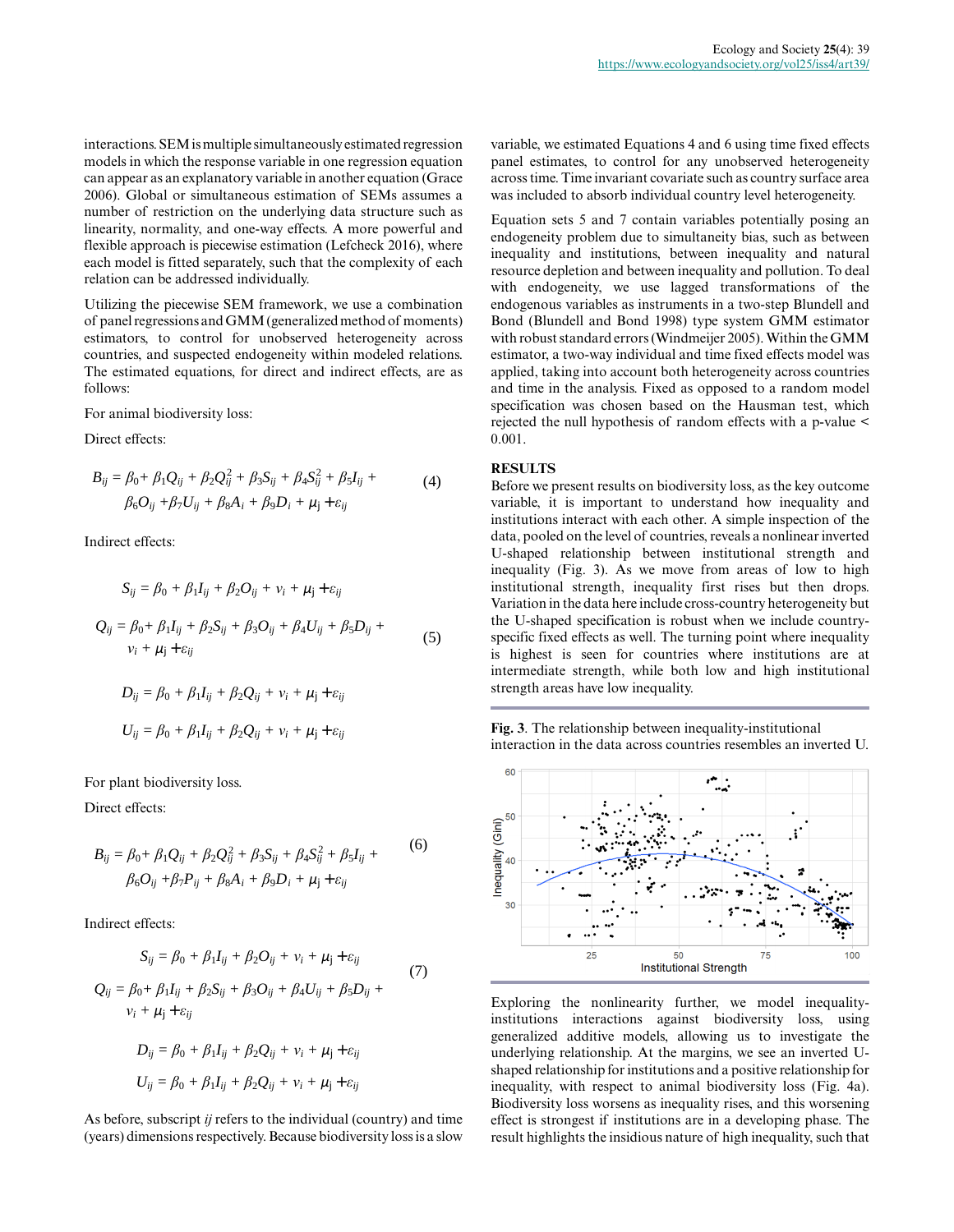income concentrated in a few hands is able to circumvent a still evolving institutional setup. On the other hand, when inequality is low, institutions are effective in improving biodiversity, even when still nascent. In general, biodiversity loss is predicted to be lowest when institutions are strong and inequality is low.

**Fig. 4**. Trends in biodiversity loss due to inherent nonlinearities in inequality-institutions space. Red to blue regions show high to low biodiversity loss respectively. Biodiversity loss values predicted using a generalized additive model (GAM) with inequality-institutions interactions.



A similar pattern emerges for plant biodiversity loss (Fig. 4b). An inverted U-shaped relationship is apparent along the institutions' axis, where low or high levels of institutional quality lead to less biodiversity loss. Higher inequality tends to be associated with greater biodiversity loss. A common feature in both plant and animal biodiversity results is that we see a consistent pattern of institutional efficacy waning in the face of high inequality, while the combination of strong institutions and low inequality being the most effective way to curb biodiversity loss. Also, in general, biodiversity loss worsens, as inequality rises, irrespective of institutional strength.

Having analyzed the general relationship of how institutions and inequality interact with biodiversity loss, we now explore specific impact pathways in the economic growth-biodiversity loss relationship, using the SEM meta-model as introduced in Figure 1a. Direct and indirect effect pathways for animal and plant biodiversity loss are summarized graphically in Figure 5 and model estimates respectively in Tables 2 and 3. We only report statistically significant effects here, as defined by the coefficient's p-values. By direct effect, we refer to a significant relationship in the model explaining animals and plant biodiversity loss (Model 1 in Tables 2 and 3), after controlling for confounding factors. A direct effect is illustrated by an uninterrupted link between two variables (Fig. 5). Indirect effects are significant relationships mediated by intermediate variables, such as those explained by models 2-5 in Tables 2 and 3. An indirect effect is illustrated by a link through the respective mediating variable (Fig. 3).

**Fig. 5**. Effect pathway analysis revealing the nature of direct and indirect routes by which economic growth affects animal and plant biodiversity loss. A single sign denotes a linear relation, while a combination of two signs represents nonlinear quadratic behavior. See Tables 1 and 2 for coefficient values.



GDP per capita is significant across all specified models that explain animal biodiversity loss and has a significant positive direct effect (Table 2). An increase in GDP per capita (economic growth) leads to an increase in biodiversity loss. Furthermore, for animals, we find that the indirect effects of GDP per capita are mediated through the level of inequality, the strength of institutions, natural resource depletion, and pollution. These mediating indirect effects can be in the opposite direction from direct effects, depicting a trade-off. For example, economic growth harms animal biodiversity directly but also improves the strength of institutions that in turns helps biodiversity. In some cases, the mediating indirect effect can be reinforced by the direct effect. For example, institutions improve biodiversity both directly and also indirectly by reducing inequality.

For plants, however, the story is slightly different. We do not find any direct effects of GDP per capita on biodiversity. The effect of GDP per capita on plant biodiversity loss is mediated through intermediary variables such as inequality, the strength of institutions, natural resource depletion, and pollution (Fig. 5 and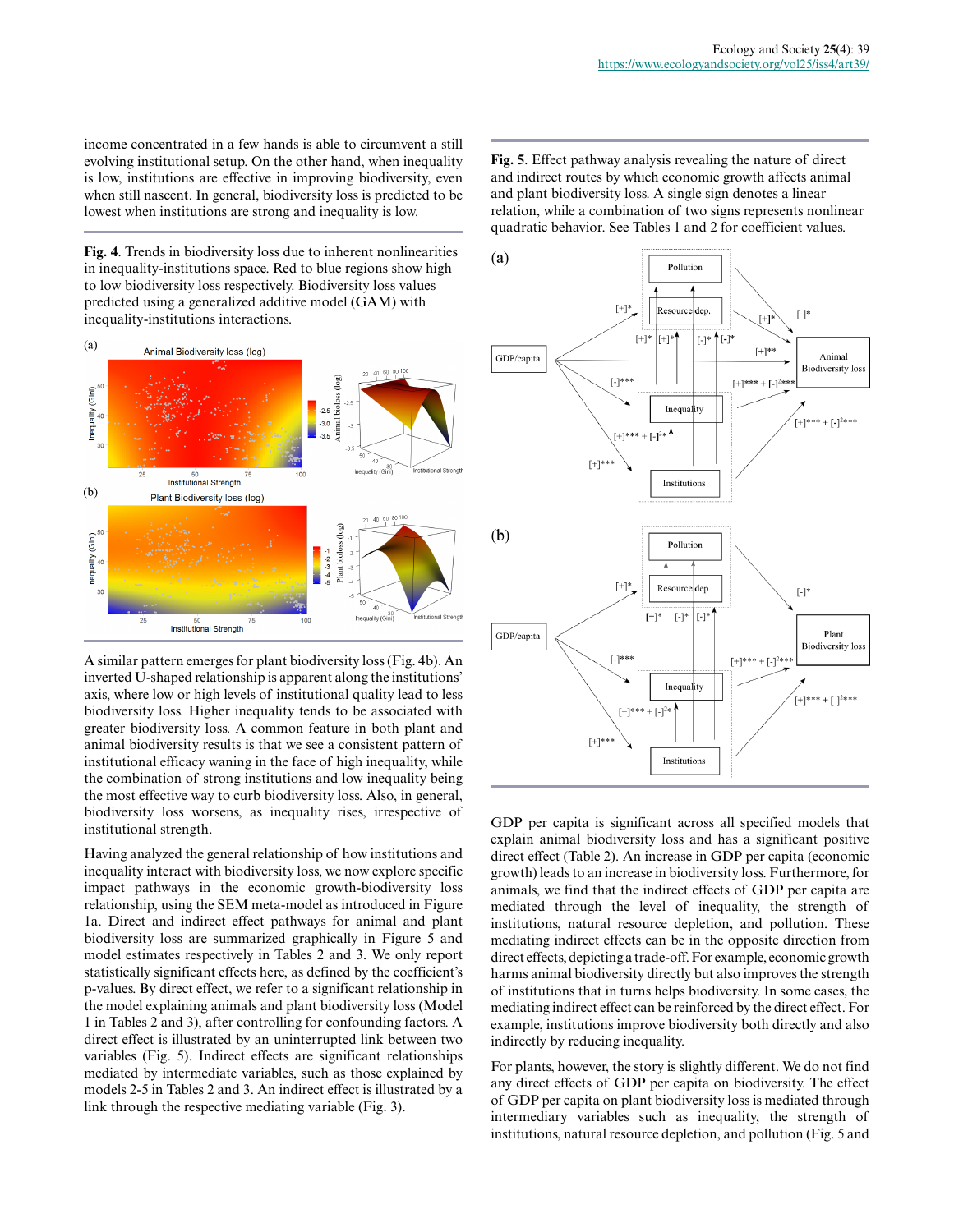|                                     | Model 1<br>Panel (Within)<br>Ani. biodiv. loss (log) | Model 2<br>Panel (GMM)<br><b>Institutional Strength</b> | Model 3<br>Panel (GMM)<br>Inequality | Model 4<br>Panel (GMM)<br>Natural Res. Dep. (log) | Model 5<br>Panel (GMM)<br>Pollution (log) |
|-------------------------------------|------------------------------------------------------|---------------------------------------------------------|--------------------------------------|---------------------------------------------------|-------------------------------------------|
| Inequality                          | $0.053***$                                           |                                                         |                                      | $0.120*$                                          | $0.013*$                                  |
|                                     | (0.015)                                              |                                                         |                                      | (0.068)                                           | (0.007)                                   |
| Inequality <sup>2</sup>             | $-0.001***$                                          |                                                         |                                      |                                                   |                                           |
|                                     | (0.000)                                              |                                                         |                                      |                                                   |                                           |
| <b>Institutional Strength</b>       | $0.025***$                                           |                                                         | $0.467***$                           | $-0.073*$                                         | $-0.013*$                                 |
|                                     | (0.004)                                              |                                                         | (0.140)                              | (0.034)                                           | (0.006)                                   |
| Institutional Strength <sup>2</sup> | $-0.000***$                                          |                                                         | $-0.003*$                            |                                                   |                                           |
|                                     | (0.000)                                              |                                                         | (0.001)                              |                                                   |                                           |
| Population (log)                    | $0.126***$                                           |                                                         |                                      |                                                   |                                           |
|                                     | (0.015)                                              |                                                         |                                      |                                                   |                                           |
| Pollution (log)                     | $-0.091*$                                            |                                                         |                                      |                                                   |                                           |
|                                     | (0.037)                                              |                                                         |                                      |                                                   |                                           |
| Natural Res. Dep. (log)             | $0.013*$                                             |                                                         |                                      |                                                   |                                           |
|                                     | (0.008)                                              |                                                         |                                      |                                                   |                                           |
| GDP/capita (log)                    | $0.078**$                                            | 18.971***                                               | $-6.878***$                          | 1.567*                                            | 0.005                                     |
|                                     | (0.027)                                              | (1.471)                                                 | (1.203)                              | (0.867)                                           | (0.139)                                   |
| Num. obs.                           | 542                                                  | 542                                                     | 542                                  | 542                                               | 542                                       |
| Sargan Test:                        |                                                      | 15.124                                                  | 46.359                               | 61.681                                            | 25.593                                    |
| Chisq, p-value                      |                                                      | 0.516                                                   | 0.694                                | 0.380                                             | 0.109                                     |
| Wald Test:                          |                                                      | 166.258***                                              | 59.989***                            | 9.393*                                            | 36.379***                                 |
| Chisq, p-value                      |                                                      | 0.000                                                   | 0.000                                | 0.024                                             | 0.000                                     |
| Wald Test Time Dummies:             |                                                      | 34.546***                                               | 29.891***                            | 39.792***                                         | 19.121**                                  |
| Chisq, p-value                      |                                                      | 0.000                                                   | 0.000                                | 0.000                                             | 0.004                                     |

**Table 2**. Model results for animal biodiversity loss (direct and indirect effects).

Table 3). The direction of mediating indirect effects is consistent with the earlier discussed case of animal biodiversity, despite for plants the effects of GDP per capita is fully explained by the mediating variables.

Across both cases for plants and animals, the significant negative effect of pollution on biodiversity loss is surprising and counterintuitive. One possible reason is that our measure tracks air pollution specifically and not environmental impact or ecological footprint, which irrevocably has a strong direct relationship with biodiversity loss (Mikkelson 2019). A second possible explanation is that pollution is a result of intensification (more intensive use of existing resources), while biodiversity loss is more the results of extensification (expanding use of resources). If economic growth leads to more intensification rather than extensification, it would provide space for biodiversity to bounce back, thus leading to lower losses. A finer spatial analysis than used in this paper could shed light on this issue. In a similar vein, the polycentric nature of governance arrangements across scales can also be a potential explanatory factor. According to Ozymy and Rey (2013), centralized institutions are good at managing air pollution, however, for biodiversity conservation, decentralized solutions are needed. So the institutional setting may be such that biodiversity conservation can go hand in hand with worsened air pollution performance.

Next, we look closer at the role of intermediary variables, beyond the linear effect. For institutions, the results confirm the inverted U-shaped relationship on biodiversity loss, evidenced by the highly significant negative quadratic coefficients (Fig. 5). Institutions also have an indirect effect on biodiversity, mediated through inequality, which is also inverted U-shaped in nature. Because both the direct and indirect effects between institutions

and biodiversity loss are nonlinear, the net effect on biodiversity loss is ambiguous and depends on both the strength of institutions and the level of inequality in society.

For inequality, although the inverted U-shaped effect on biodiversity is present, the nonlinearity is more significant for the plant than animal biodiversity loss. However, as we saw earlier from the GAM results, the nonlinear component in inequality, in general, is weaker as compared with institutions, implying that biodiversity loss normally increases with inequality, and the turning point is located only at very high inequality levels. Moreover, in addition to the direct effect, inequality also affects biodiversity loss indirectly via both pollution and natural resource depletion for animals and via only pollution for plants. Here we see a reinforcing direct-indirect effect where inequality aggravates both resource depletion and pollution, which in turn increases biodiversity loss.

## **DISCUSSION**

The effects of economic inequality on institutional strength and vice versa, are well studied (Easterly 2001, Keefer and Knack 2002, Chong and Gradstein 2007). Income concentrated in the hands of the few grants access to power and political influence that can inhibit institutional evolution (Glaeser et al. 2003), while a transparent society with effective institutions, promotes equality and justice in the distribution of economic gains (Gradstein 2007). We probe the mutually counteracting relationship (Chong and Gradstein 2007) between inequality and institutions further, asking how this interaction might play a role in explaining the effects of economic growth on the biodiversity loss.

We find an inverted U-shaped relationship between institutional strength and inequality, a result consistent with the literature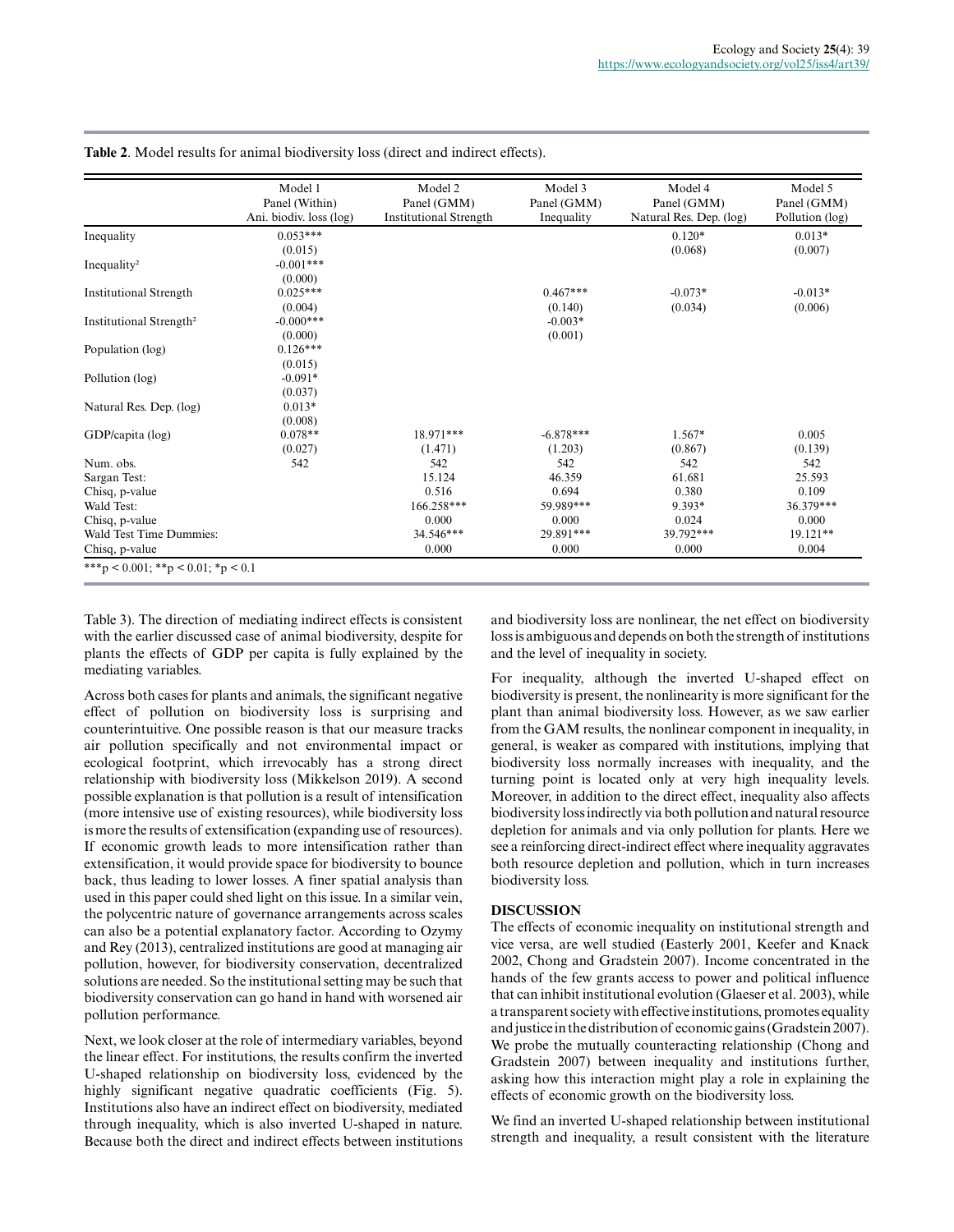|                                     | Model 1<br>Panel (linear)<br>Pla. biodiv. loss (log) | Model 2<br>Panel (GMM)<br><b>Institutional Strength</b> | Model 3<br>Panel (GMM)<br>Inequality | Model 4<br>Panel (GMM)<br>Natural Res. Dep. (log) | Model 5<br>Panel (GMM)<br>Pollution (log) |
|-------------------------------------|------------------------------------------------------|---------------------------------------------------------|--------------------------------------|---------------------------------------------------|-------------------------------------------|
| Inequality                          | $0.340***$                                           |                                                         |                                      | 0.127                                             | $0.014*$                                  |
|                                     | (0.040)                                              |                                                         |                                      | (0.085)                                           | (0.006)                                   |
| Inequality <sup>2</sup>             | $-0.004***$                                          |                                                         |                                      |                                                   |                                           |
|                                     | (0.000)                                              |                                                         |                                      |                                                   |                                           |
| <b>Institutional Strength</b>       | $0.038***$                                           |                                                         | $0.456***$                           | $-0.064*$                                         | $-0.014*$                                 |
|                                     | (0.010)                                              |                                                         | (0.128)                              | (0.028)                                           | (0.007)                                   |
| Institutional Strength <sup>2</sup> | $-0.000***$                                          |                                                         | $-0.002*$                            |                                                   |                                           |
|                                     | (0.000)                                              |                                                         | (0.001)                              |                                                   |                                           |
| Surface area (log)                  | $0.116**$                                            |                                                         |                                      |                                                   |                                           |
|                                     | (0.044)                                              |                                                         |                                      |                                                   |                                           |
| Precipitation (log)                 | $0.440***$                                           |                                                         |                                      |                                                   |                                           |
|                                     | (0.055)                                              |                                                         |                                      |                                                   |                                           |
| Temperature                         | $0.034***$                                           |                                                         |                                      |                                                   |                                           |
|                                     | (0.007)                                              |                                                         |                                      |                                                   |                                           |
| Population (log)                    | $0.087*$                                             |                                                         |                                      |                                                   |                                           |
|                                     | (0.045)                                              |                                                         |                                      |                                                   |                                           |
| Pollution (log)                     | $-0.238*$                                            |                                                         |                                      |                                                   |                                           |
|                                     | (0.117)                                              |                                                         |                                      |                                                   |                                           |
| GDP/capita (log)                    |                                                      | 19.207***                                               | $-6.291***$                          | 1.538*                                            | 0.047                                     |
|                                     |                                                      | (1.329)                                                 | (1.224)                              | (0.850)                                           | (0.150)                                   |
| Num. obs.                           | 527                                                  | 527                                                     | 527                                  | 527                                               | 527                                       |
| Sargan Test:                        |                                                      | 22.752                                                  | 49.983                               | 58.948                                            | 28.622                                    |
| Chisq, p-value                      |                                                      | 0.475                                                   | 0.554                                | 0.368                                             | 0.053                                     |
| Wald Test Coefficients: Chisq, p-   |                                                      | 208.782***                                              | 45.773***                            | 7.686*                                            | 34.764***                                 |
| value                               |                                                      | 0.000                                                   | 0.000                                | 0.052                                             | 0.000                                     |
| Wald Test Time Dummies:             |                                                      | 33.588***                                               | 18.349**                             | 102.002***                                        | 17.070**                                  |
| Chisq, p-value                      |                                                      | 0.000                                                   | 0.005                                | 0.000                                             | 0.009                                     |

**Table 3**. Model results for plant biodiversity loss (direct and indirect effects).

(Chong and Calderón 2000). One interpretation of the causality behind this relationship is that institutional changes may initially favor the rich, because of the persistence of their power, but that subsequent improvements would lead to a level playing field for all (Acemoglu and Robinson 2008). The results suggest that this core mechanism drives further nonlinearities with respect to biosphere impact variables. With stronger institutions, biodiversity loss in both animal and plants seems to worsen first, before improving, depending on both the quality of institutions and level of inequality.

Additionally, in regions of high inequality, the potency of institutions withers away to protect biodiversity loss. This idea is supported by assertions in the literature pointing out that, while governance is important, it can be overshadowed by economic variables (Holland et al. 2009), and institutions may be less likely to regulate biosphere indicators, like biodiversity loss, in poor countries that are often unequal as well (Ostrom 2000).

Nonlinear relationships involving inequality are now commonly reported in the literature. The root of much of this work is in the ideas put forward by Kuznets (1955). Boyce (1994) was the first to hypothesize environmental degradation as a function of inequality, but later work showed that the effect of inequality and economic development can be highly complex and nonlinear (Scruggs 1998, Torras and Boyce 1998). The results suggest that both animal and plant biodiversity loss variables first deteriorate but then improve, in the institutions-inequality domain. Even though the improvements correlate with better institutions, this

does not necessarily imply a causal relationship. Societal choices to mitigate biosphere impacts differ across regions and income levels (Scruggs 1998), so a comparison between countries may not necessarily reflect developments within countries over time. We mitigate this concern to use country-fixed effects in the GMM and time-invariant covariates, such as the land surface area in all other specifications. Even with strong institutions, highly unequal societies with concentrated power may be more likely to preclude an effective and enforceable consensus on environmental quality and conservation, thus reinforcing the status-quo of elites (Kashwan 2017).

Though economic growth positively strengthens institutions, the negative effect on inequality of economic growth needs to be interpreted with caution. Although most of the empirical literature using panel data do support a negative relationship between economic growth and inequality (Alesina and Rodrik 1994, Easterly 2001, Panizza 2002, Knowles 2005), there are suggestions of why this may be the result of an omitted variable bias or country-specific variables (Forbes 2000). Furthermore, an oft-quoted theoretical argument that economic growth will improve the overall income distribution by the "trickle-down effect" (Aghion and Bolton 1997), where more income is available to the poor as capital accumulation is achieved by economic growth, is also much disputed in recent years (Stiglitz 2015, Akinci 2018). For example, in some cases the growth-inequality relationship changes from negative to positive for developing and developed countries, respectively (Barro 2000), while others report complex and nonlinear changes (Banerjee and Duflo 2003,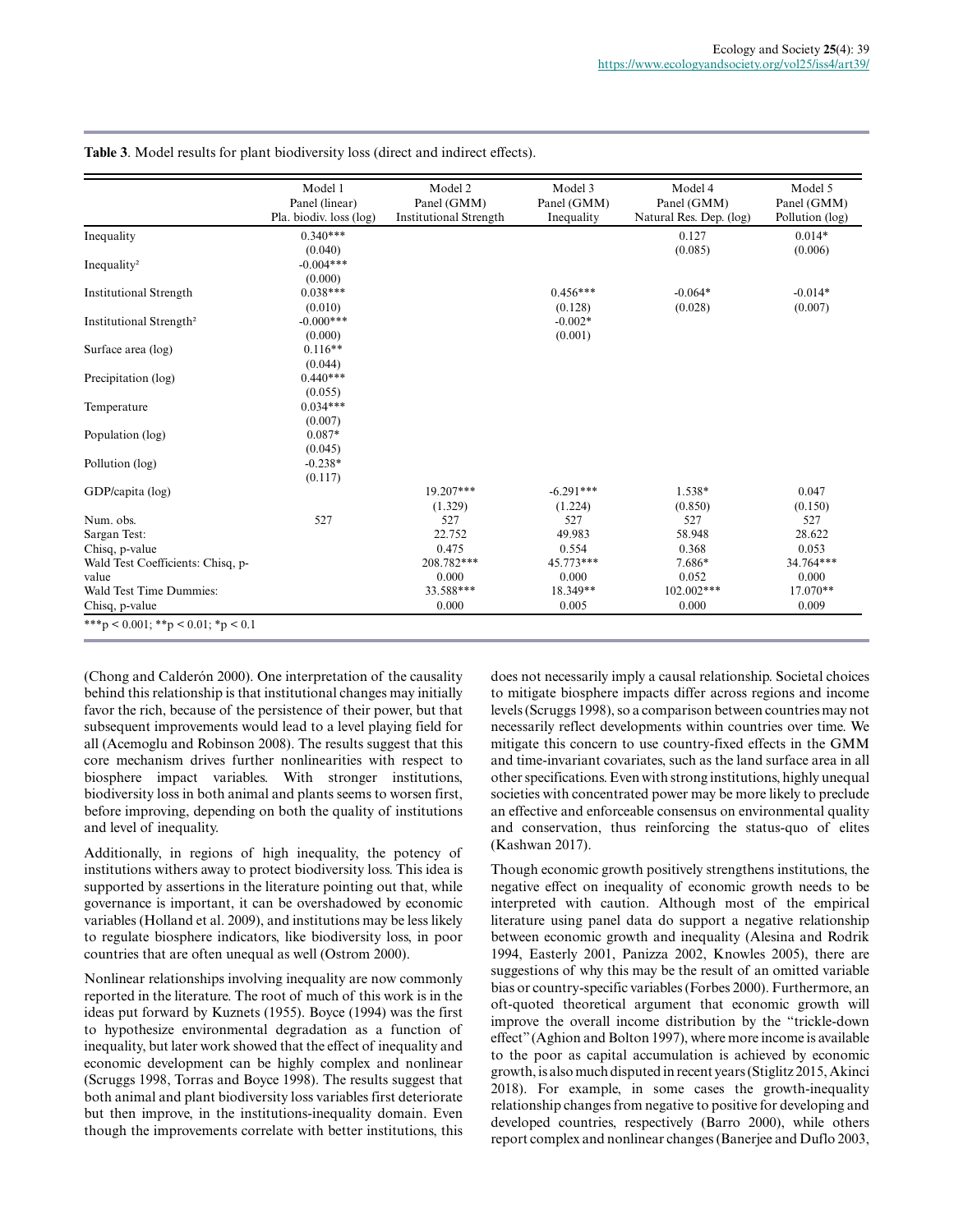Huang et al. 2015). Although the exact specification of the growth-inequality relationship is still an open question, for the purpose of this paper we cautiously use the negative specification as estimated from our data, and focus on the mediation effect on biodiversity loss.

The results presented suggest that inequality and institutions play a central role in mediating the effects of economic growth on biodiversity loss. After taking into account the effects of inequality and institutions, we do not see a significant direct effect of economic growth on plant biodiversity loss and a dual direct and indirect effect on animal biodiversity loss. Furthermore, strong institutions can be fruitless in the face of rising inequality, where a highly unequal society can circumvent the system and choose to benefit at the expense of biodiversity. This interplay between institutions and inequality can be seen as a leverage point for sustainable transformation (Abson et al. 2017), especially now when most societies are in danger of operating outside their socalled "safe operating space" (Rockström et al. 2009). Focus on individual dimensions of sustainability in silos and ignoring indirect effects will provide a piecemeal image of the system, at best.

Discussion of structural relationships, explored in this paper, merits a note about causality, which is also very central in the literature on the Environmental Kuznets Curve (Brock and Taylor 2005). Defining causal interpretation when variables can be independently varied is easy, however in the real world, where causes are often interrelated and confounding unobserved variables are omnipresent, recovering causal effects by mere statistics are impractical. Statistical techniques like SEMs, "assume" causal relations between the variables of interest (Pearl 1998), which does not in any way mean SEM establishes causal relations from associations alone (Bollen and Pearl 2013). Here, the aim is to use the SEM framework to marshal support for the assumed structural relationships, not proving it. Significance of effects presented does not prove causality, however using a dynamic instrument variables approach with country fixed effects like GMM and controlling for observed covariates within the SEM framework, does make it more plausible. Nonetheless, the effects identified in this paper can be used to formulate hypotheses that could be carefully tested using experimental methods that are either natural (COVID-19 comes to mind) or carefully controlled. Together with more qualitative case studies, this will provide the evidence to test and solidify causal relationships.

## **CONCLUSION**

We highlight the complex and nonlinear nature of the inequalityinstitutions interaction that can mediate impacts on the biosphere. The intertwined and coevolving nature of social-ecological interactions, though widely acknowledged, are not always well understood. In this paper, we have attempted to connect economic growth with effects on the biosphere in a multidimensional empirical framework. Within the constraints of available data and model simplicity, we are able to highlight the relationship that is important for action and relevant for policy. Focusing on institutions and inequality, as two key handles for policy, is of paramount importance, without which following a biosphere protection agenda can be wasteful and counterproductive.

*Responses to this article can be read online at:* [https://www.ecologyandsociety.org/issues/responses.](https://www.ecologyandsociety.org/issues/responses.php/12078) [php/12078](https://www.ecologyandsociety.org/issues/responses.php/12078)

#### **Acknowledgments:**

*This project received funding from the European Union's Horizon 2020 research and innovation programme under the Marie Sklodowska-Curie grant agreement No 643073.*

## **Data Availability:**

*Data and code used for the analysis and generating figures, are available and can be requested from the corresponding author. The analysis was carried out in R [\(https://www.r-project.org/](https://www.r-project.org/)) using the packages plm, PiecewiseSEM, and mgcv.*

## **LITERATURE CITED**

Abson, D. J., J. Fischer, J. Leventon, J. Newig, T. Schomerus, U. Vilsmaier, H. von Wehrden, P. Abernethy, C. D. Ives, N. W. Jager, and D. J. Lang. 2017. Leverage points for sustainability transformation. *Ambio* 46(1):30-39. [https://doi.org/10.1007/](https://doi.org/10.1007/s13280-016-0800-y) [s13280-016-0800-y](https://doi.org/10.1007/s13280-016-0800-y) 

Acemoglu, D., and J. A. Robinson. 2008. Persistence of power, elites, and institutions. *American Economic Review* 98(1):267-293. <https://doi.org/10.1257/aer.98.1.267>

Aghion, P., and P. Bolton. 1997. A theory of trickle-down growth and development. *Review of Economic Studies* 64(2):151-172. <https://doi.org/10.2307/2971707>

Akinci, M. 2018. Inequality and economic growth: trickle-down effect revisited. *Development Policy Review* 36:1-24. [https://doi.](https://doi.org/10.1111/dpr.12214) [org/10.1111/dpr.12214](https://doi.org/10.1111/dpr.12214) 

Alesina, A., and D. Rodrik. 1994. Distributive politics and economic growth. *Quarterly Journal of Economics* 109 (2):465-490. [https://doi.org/10.2307/2118470](https://doi.org/10.2307/2118470 ) 

Apostolopoulou, E., and W. M. Adams. 2017. Biodiversity offsetting and conservation: reframing nature to save it. *Oryx* 51 (1):23-31. <https://doi.org/10.1017/S0030605315000782>

Arrow, K., B. Bolin, R. Costanza, P. Dasgupta, C. Folke, C. S. Holling, B.-O. Jansson, S. Levin, K.-G. Mäler, C. Perrings, and D. Pimentel. 1996. Economic growth, carrying capacity, and the environment. *Environment and Development Economics* 1 (1):104-110. <https://doi.org/10.1017/s1355770x00000413>

Asafu-Adjaye, J. 2003. Biodiversity loss and economic growth: a cross-country analysis. *Contemporary Economic Policy* 21 (2):173-185. <https://doi.org/10.1093/cep/byg003>

Banerjee, A. V., and E. Duflo. 2003. Inequality and growth: What can the data say? *Journal of Economic Growth* 8(3):267-299. <https://doi.org/10.1023/A:1026205114860>

Barro, R. J. 2000. Inequality and growth in a panel of countries. *Journal of Economic Growth* 5(1):5-32.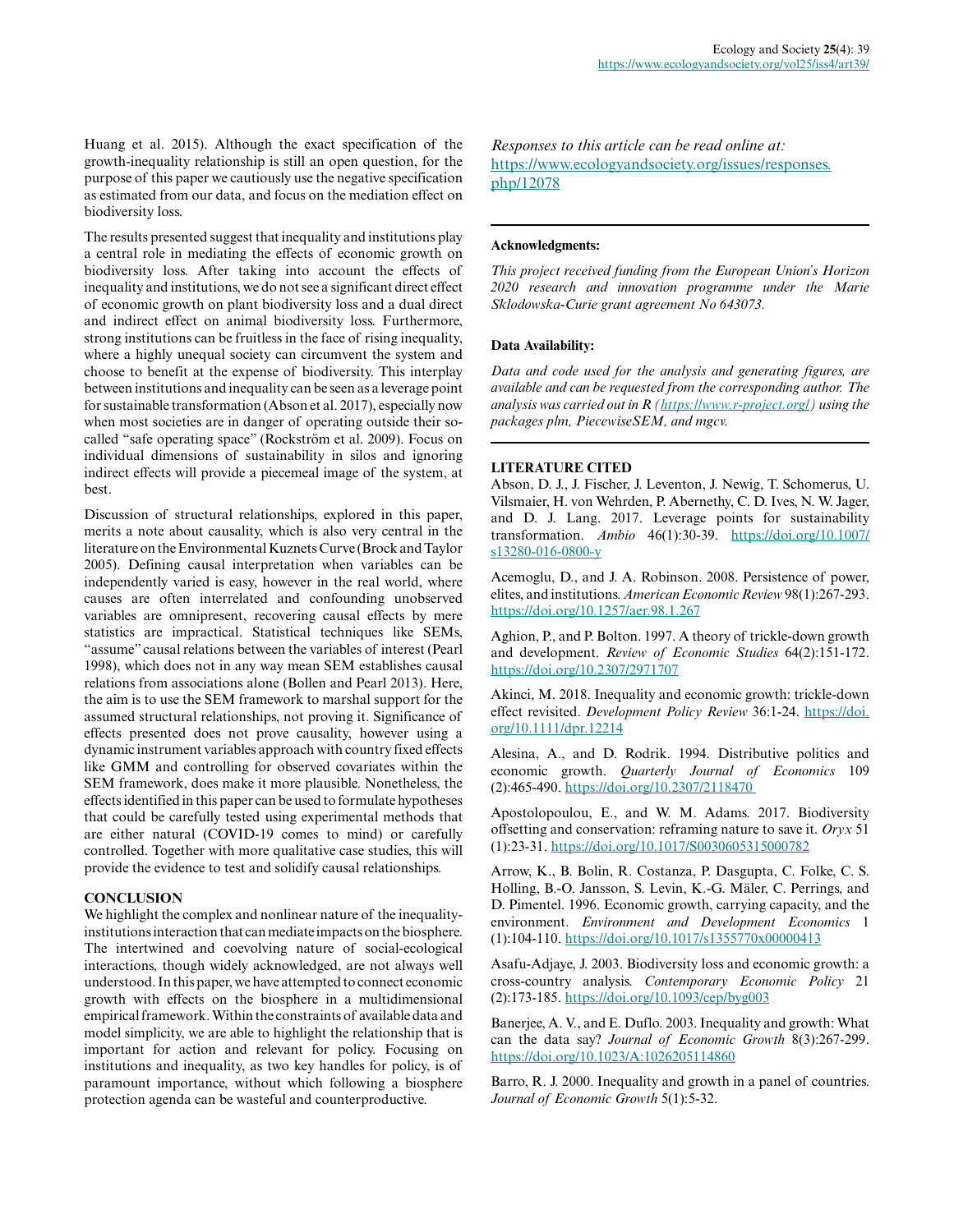Blundell, R., and S. Bond. 1998. Initial conditions and moment restrictions in dynamic panel data models. *Journal of Econometrics* 87(1):115-143. <https://doi.org/10.1920/wp.ifs.1995.9517>

Bollen, K. A., and J. Pearl. 2013. Eight myths about causality and structural equation models. Pages 301-328 *in* S. L. Morgan, editor. *Handbook of causal analysis for social research*. Springer, Dordrecht, The Netherlands. [https://doi.org/10.1007/978-94-007-6094-3\\_15](https://doi.org/10.1007/978-94-007-6094-3_15)

Bongaarts, J. 2019. IPBES, 2019. Summary for policymakers of the global assessment report on biodiversity and ecosystem services of the Intergovernmental Science-Policy Platform on Biodiversity and Ecosystem Services. *Population and Development Review* 45(3):680-681.<https://doi.org/10.1111/padr.12283>

Boyce, J. K. 1994. Inequality as a cause of environmental degradation. *Ecological Economics* 11:169-178. [https://doi.](https://doi.org/10.1016/0921-8009(94)90198-8) [org/10.1016/0921-8009\(94\)90198-8](https://doi.org/10.1016/0921-8009(94)90198-8)

Brock, W. A., and M. S. Taylor. 2005. Economic growth and the environment: a review of theory and empirics. Pages 1749-1821 *in* P. Aghion and S. N. Durlauf, editors. *Handbook of economic growth. Vol. 1A.* Elsevier, Amsterdam, The Netherlands.

Brum, F. T., C. H. Graham, G. C. Costa, S. B. Hedges, C. Penone, V. C. Radeloff, C. Rondinini, R. Loyola, and A. D. Davidson. 2017. Global priorities for conservation across multiple dimensions of mammalian diversity. *Proceedings of the National Academy of Sciences of the United States of America* 114:7641-7646. <https://doi.org/10.1073/pnas.1706461114>

Cardinale, B. J., J. E. Duffy, A. Gonzalez, D. U. Hooper, C. Perrings, P. Venail, A. Narwani, G. M. Mace, D. Tilman, D. A. Wardle, A. P. Kinzig, G. C. Daily, M. Loreau, J. B. Grace, A. Larigauderie, D. S. Srivastava, and S. Naeem. 2012. Biodiversity loss and its impact on humanity. *Nature* 486:59-67. [https://doi.](https://doi.org/10.1038/nature11148) [org/10.1038/nature11148](https://doi.org/10.1038/nature11148)

Carpenter, S. R., H. A. Mooney, J. Agard, D. Capistrano, R. S. DeFries, S. Diaz, T. Dietz, A. K. Duraiappah, A. Oteng-Yeboah, H. M. Pereira, C. Perrings, W. V. Reid, J. Sarukhan, R. J. Scholes, and A. Whyte. 2009. Science for managing ecosystem services: beyond the Millennium Ecosystem Assessment. *Proceedings of the National Academy of Sciences* 106:1305-1312. [https://doi.](https://doi.org/10.1073/pnas.0808772106) [org/10.1073/pnas.0808772106](https://doi.org/10.1073/pnas.0808772106) 

Chong, A., and C. Calderón. 2000. Institutional quality and income distribution. *Economic Development and Cultural Change* 48(4):761-786. <https://doi.org/10.1086/452476>

Chong, A., and M. Gradstein. 2007. Inequality and institutions. *Review of Economics and Statistics* 89(3):454-465. [https://doi.](https://doi.org/10.1162/rest.89.3.454) [org/10.1162/rest.89.3.454](https://doi.org/10.1162/rest.89.3.454)

Crist, E., C. Mora, and R. Engelman. 2017. The interaction of human population, food production, and biodiversity protection. *Science* 356(6335):260-264.<https://doi.org/10.1126/science.aal2011>

Dasgupta, P., A. P. Kinzig, and C. Perrings. 2013. The value of biodiversity. Pages 167-179 *in* S. A. Levin, editor. *Encyclopedia of biodiversity. Second Edition.* Academic, Cambridge, Massachusetts, USA.<https://doi.org/10.1016/B978-0-12-384719-5.00372-5>

Dietz, S., and W. N. Adger. 2003. Economic growth, biodiversity loss and conservation effort. *Journal of Environmental Management* 68(1):23-35. [https://doi.org/10.1016/S0301-4797](https://doi.org/10.1016/S0301-4797(02)00231-1) [\(02\)00231-1](https://doi.org/10.1016/S0301-4797(02)00231-1) 

Easterly, W. 2001. The middle class consensus and economic development. *Journal of Economic Growth* 6(4):317-335. [https://](https://doi.org/10.1023/A:1012786330095) [doi.org/10.1023/A:1012786330095](https://doi.org/10.1023/A:1012786330095) 

Easterly, W., J. Ritzen, and M. Woolcock. 2006. Social cohesion, institutions, and growth. *Economics and Politics* 18(2):103-120. <https://doi.org/10.1111/j.1468-0343.2006.00165.x>

Folke, C., Å. Jansson, J. Rockström, P. Olsson, S. R. Carpenter, F. S. Chapin III, A. S. Crépin, G. Daily, K. Danell, J. Ebbesson, T. Elmqvist, V. Galaz, F. Moberg, M. Nilsson, H. Österblom, E. Ostrom, Å. Persson, G. Peterson, S. Polasky, W. Steffen, B. Walker, and F. Westley. 2011. Reconnecting to the biosphere. *Ambio* 40:719. <https://doi.org/10.1007/s13280-011-0184-y>

Forbes, K. J. 2000. A reassessment of the relationship between inequality and growth. *American Economic Review* 90(4):869-887. <https://doi.org/10.1257/aer.90.4.869>

Gini, C. 1912. *Variabilità e Mutuabilità. Contributo allo Studio delle Distribuzioni e delle Relazioni Statistiche.* Tipografia di P. Cuppini, Bologna, Italy.

Glaeser, E., J. Scheinkman, and A. Shleifer. 2003. The injustice of inequality. *Journal of Monetary Economics* 50(1):199-222. [https://doi.org/10.1016/S0304-3932\(02\)00204-0](https://doi.org/10.1016/S0304-3932(02)00204-0) 

Grace, J. B. 2006. *Structural equation modeling and natural systems*. Cambridge University Press, Cambridge, UK. [https://](https://doi.org/10.1017/CBO9780511617799) [doi.org/10.1017/CBO9780511617799](https://doi.org/10.1017/CBO9780511617799) 

Gradstein, M. 2007. Inequality, democracy and the protection of property rights. *Economic Journal* 117(516):252-269. [https://doi.](https://doi.org/10.1111/j.1468-0297.2007.02010.x) [org/10.1111/j.1468-0297.2007.02010.x](https://doi.org/10.1111/j.1468-0297.2007.02010.x)

Grossman, G. M., and A. B. Krueger. 1995. Economic growth and the environment. *Quarterly Journal of Economics* 110 (2):353-377. [https://doi.org/10.2307/2118443](https://doi.org/10.2307/2118443 ) 

Heerink, N., A. Mulatu, and E. Bulte. 2001. Income inequality and the environment: aggregation bias in environmental Kuznets curves. *Ecological Economics* 38(3):359-367. [https://doi.](https://doi.org/10.1016/S0921-8009(01)00171-9) [org/10.1016/S0921-8009\(01\)00171-9](https://doi.org/10.1016/S0921-8009(01)00171-9)

Holland, T. G., G. D. Peterson, and A. Gonzalez. 2009. A crossnational analysis of how economic inequality predicts biodiversity loss. *Conservation Biology* 23(5):1304-1313. [https://](https://doi.org/10.1111/j.1523-1739.2009.01207.x) [doi.org/10.1111/j.1523-1739.2009.01207.x](https://doi.org/10.1111/j.1523-1739.2009.01207.x)

Hooper, D. U., E. C. Adair, B. J. Cardinale, J. E. K. Byrnes, B. A. Hungate, K. L. Matulich, A. Gonzalez, J. E. Duffy, L. Gamfeldt, and M. I. Connor. 2012. A global synthesis reveals biodiversity loss as a major driver of ecosystem change. *Nature* 486 (7401):105-108.<https://doi.org/10.1038/nature11118>

Huang, H. C., W. S. Fang, S. M. Miller, and C. C. Yeh. 2015. The effect of growth volatility on income inequality. *Economic Modelling* 45:212-222. <https://doi.org/10.1016/j.econmod.2014.11.020>

Kashwan, P. 2017. Inequality, democracy, and the environment: a cross-national analysis. *Ecological Economics* 131:139-151. <https://doi.org/10.1016/j.ecolecon.2016.08.018>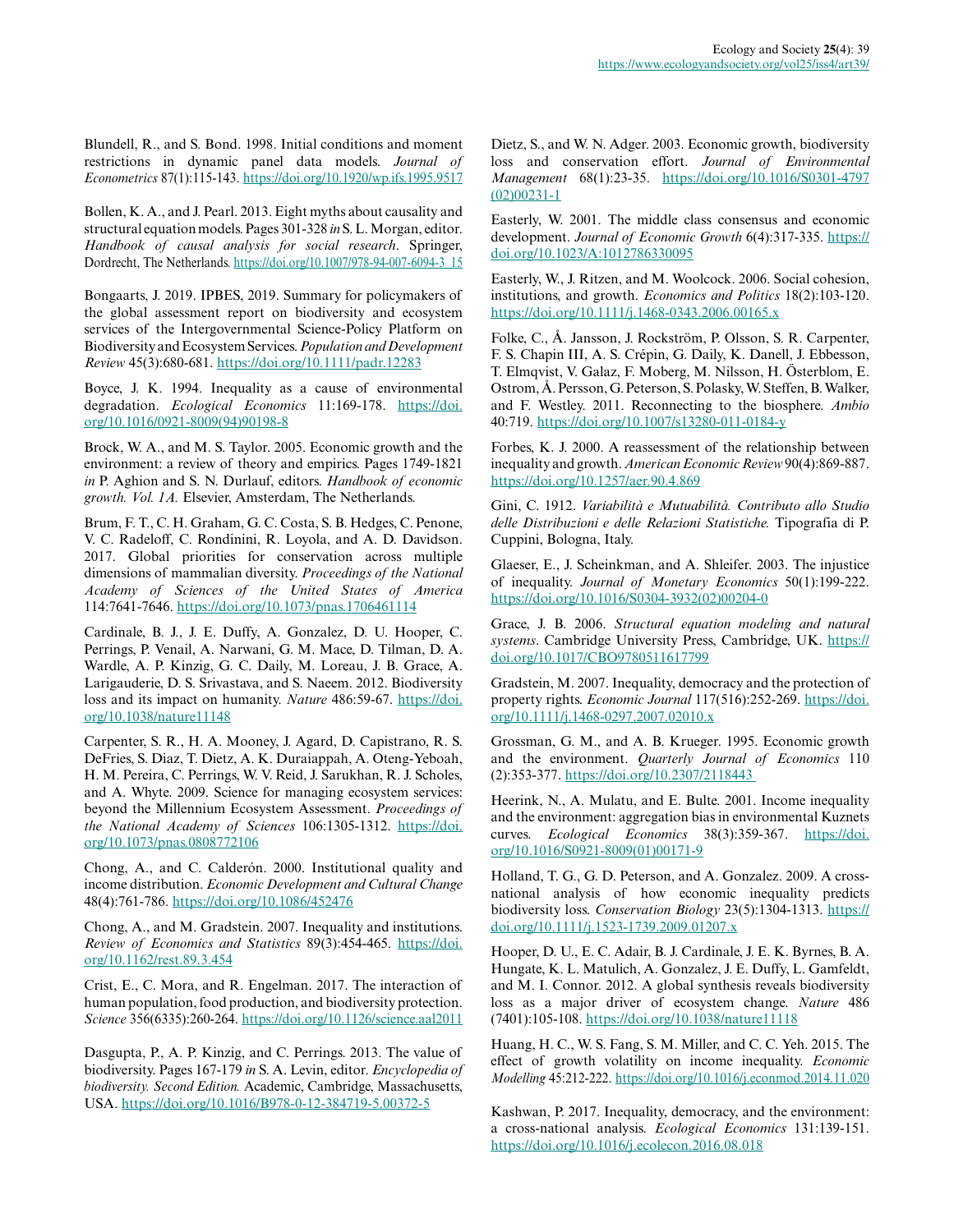Keefer, P., and S. Knack. 2002. Polarization, politics and property rights: links between inequality and growth. *Public Choice* 111 (1-2):127-154.<https://doi.org/10.1023/A:1015168000336>

Klooster, D. 2000. Institutional choice, community, and struggle: a case study of forest co-management in Mexico. *World Development* 28(1):1-20. [https://doi.org/10.1016/S0305-750X\(99\)](https://doi.org/10.1016/S0305-750X(99)00108-4) [00108-4](https://doi.org/10.1016/S0305-750X(99)00108-4) 

Knowles, S. 2005. Inequality and economic growth: the empirical relationship reconsidered in the light of comparable data. *Journal of Development Studies* 41(1):135-159. [https://doi.](https://doi.org/10.1080/0022038042000276590) [org/10.1080/0022038042000276590](https://doi.org/10.1080/0022038042000276590) 

Kuznets, S. 1955. Economic growth and income inequality. *American Economic Review* 45(1):1-28.

Leach, M., R. Mearns, and I. Scoones. 1999. Environmental entitlements: dynamics and institutions in community-based natural resource management. *World Development* 27(2):225-247. [https://doi.org/10.1016/S0305-750X\(98\)00141-7](https://doi.org/10.1016/S0305-750X(98)00141-7)

Lefcheck, J. S. 2016. piecewiseSEM: Piecewise structural equation modelling in R for ecology, evolution, and systematics. *Methods in Ecology and Evolution* 7(5):573-579. [https://doi.](https://doi.org/10.1111/2041-210X.12512) [org/10.1111/2041-210X.12512](https://doi.org/10.1111/2041-210X.12512) 

Mazor, T., C. Doropoulos, F. Schwarzmueller, D. W. Gladish, N. Kumaran, K. Merkel, M. Di Marco, and V. Gagic. 2018. Global mismatch of policy and research on drivers of biodiversity loss. *Nature Ecology and Evolution* 2(7):1071-1074. [https://doi.](https://doi.org/10.1038/s41559-018-0563-x) [org/10.1038/s41559-018-0563-x](https://doi.org/10.1038/s41559-018-0563-x)

Mehlum, H., K. Moene, and R. Torvik. 2006. Cursed by resources or institutions? *World Economy* 29(8):1117-1131. [https://doi.](https://doi.org/10.1111/j.1467-9701.2006.00808.x) [org/10.1111/j.1467-9701.2006.00808.x](https://doi.org/10.1111/j.1467-9701.2006.00808.x)

Mikkelson, G. M. 2019. Invisible hand or ecological footprint? Comparing social versus environmental impacts of recent economic growth. *Organization and Environment*. [https://doi.](https://doi.org/10.1177/1086026619885111) [org/10.1177/1086026619885111](https://doi.org/10.1177/1086026619885111)

Mikkelson, G. M., A. Gonzalez, and G. D. Peterson. 2007. Economic inequality predicts biodiversity loss. *PLoS ONE* 2(5): e444.<https://doi.org/10.1371/journal.pone.0000444>

Mills, J. H., and T. A. Waite. 2009. Economic prosperity, biodiversity conservation, and the environmental Kuznets curve. *Ecological Economics* 68(7):2087-2095. [https://doi.org/10.1016/j.](https://doi.org/10.1016/j.ecolecon.2009.01.017) [ecolecon.2009.01.017](https://doi.org/10.1016/j.ecolecon.2009.01.017) 

Mirza, M. U., A. Richter, E. H. van Nes, and M. Scheffer. 2019. Technology driven inequality leads to poverty and resource depletion. *Ecological Economics* 160:215-226. [https://doi.](https://doi.org/10.1016/j.ecolecon.2019.02.015) [org/10.1016/j.ecolecon.2019.02.015](https://doi.org/10.1016/j.ecolecon.2019.02.015) 

Naidoo, R., and W. L. Adamowicz. 2001. Effects of economic prosperity on numbers of threatened species. *Conservation Biology* 15(4):1021-1029. [https://doi.org/10.1046/](https://doi.org/10.1046/j.1523-1739.2001.0150041021.x) [j.1523-1739.2001.0150041021.x](https://doi.org/10.1046/j.1523-1739.2001.0150041021.x) 

Ostrom, E. 2000. Reformulating the commons. *Swiss Political Science Review* 6(1):29-52. [https://doi.org/10.1002/j.1662-6370.2000.](https://doi.org/10.1002/j.1662-6370.2000.tb00285.x) [tb00285.x](https://doi.org/10.1002/j.1662-6370.2000.tb00285.x)

Ostrom, E. 2009. A general framework for analyzing sustainability of social-ecological systems. *Science* 325 (5939):419-422.<https://doi.org/10.1126/science.1172133>

Ozymy, J., and D. Rey. 2013. Wild spaces or polluted places: contentious policies, consensus institutions, and environmental performance in industrialized democracies. *Global Environmental Politics* 13(4):81-100. [https://doi.org/10.1162/GLEP\\_a\\_00199](https://doi.org/10.1162/GLEP_a_00199) 

Panizza, U. 2002. Income inequality and economic growth: evidence from American data. *Journal of Economic Growth* 7 (1):25-41. <https://doi.org/10.1023/A:1013414509803>

Pearl, J. 1998. Graphs, causality, and structural equation models. *Sociological Methods and Research* 27(2):226-284. [https://doi.](https://doi.org/10.1177/0049124198027002004) [org/10.1177/0049124198027002004](https://doi.org/10.1177/0049124198027002004) 

Rockström, J., W. Steffen, K. Noone, Å. Persson, F. S. Chapin, E. F. Lambin, T. M. Lenton, M. Scheffer, C. Folke, H. J. Schellnhuber, B. Nykvist, C. A. De Wit, T. Hughes, S. Van Der Leeuw, H. Rodhe, S. Sörlin, P. K. Snyder, R. Costanza, U. Svedin, M. Falkenmark, L. Karlberg, R. W. Corell, V. J. Fabry, J. Hansen, B. Walker, D. Liverman, K. Richardson, P. Crutzen, and J. A. Foley. 2009. A safe operating space for humanity. *Nature* 461 (7263):472-475.<https://doi.org/10.1038/461472a>

Rogowski, R., and D. C. MacRae. 2008. Inequality and institutions: What theory, history, and (some) data tell us. Pages 354-386 in P. Beramendi and C. J. Anderson, editors. *Democracy, inequality, and representation: a comparative perspective*. Russell Sage Foundation, New York, New York, USA.

Scruggs, L. A. 1998. Political and economic inequality and the environment. *Ecological Economics* 26(3):259-275. [https://doi.](https://doi.org/10.1016/S0921-8009(97)00118-3) [org/10.1016/S0921-8009\(97\)00118-3](https://doi.org/10.1016/S0921-8009(97)00118-3)

Shafik, N. 1994. Economic development and environmental quality: an econometric analysis. *Oxford Economic Papers* 46:757-773. [https://doi.org/10.1093/oep/46.Supplement\\_1.757](https://doi.org/10.1093/oep/46.Supplement_1.757)

Soulé, M. E. 1985. What is conservation biology? A new synthetic discipline addresses the dynamics and problems of perturbed species, communities, and ecosystems. *BioScience* 35(11):727-734. [https://doi.org/10.2307/1310054](https://doi.org/10.2307/1310054 ) 

Steffen, W., J. Rockström, K. Richardson, T. M. Lenton, C. Folke, D. Liverman, C. P. Summerhayes, A. D. Barnosky, S. E. Cornell, M. Crucifix, J. F. Donges, I. Fetzer, S. J. Lade, M. Scheffer, R. Winkelmann, and H. J. Schellnhuber. 2018. Trajectories of the Earth system in the Anthropocene. *Proceedings of the National Academy of Sciences of the United States of America* 115 (33):8252-8259.<https://doi.org/10.1073/pnas.1810141115>

Stiglitz, J. E. 2015. Inequality and economic growth. *Political Quarterly* 86:134-155.<https://doi.org/10.1111/1467-923X.12237>

Torras, M., and J. K. Boyce. 1998. Income, inequality, and pollution: a reassessment of the environmental Kuznets curve. *Ecological Economics* 25(2):147-160. [https://doi.org/10.1016/](https://doi.org/10.1016/S0921-8009(97)00177-8) [S0921-8009\(97\)00177-8](https://doi.org/10.1016/S0921-8009(97)00177-8) 

Vucetich, J. A., J. T. Bruskotter, and M. P. Nelson. 2015. Evaluating whether nature's intrinsic value is an axiom of or anathema to conservation. *Conservation Biology* 29(2):321-332. <https://doi.org/10.1111/cobi.12464>

Washington, H., and M. Maloney. 2020. The need for ecological ethics in a new ecological economics. *Ecological Economics* 169:106478. <https://doi.org/10.1016/j.ecolecon.2019.106478>